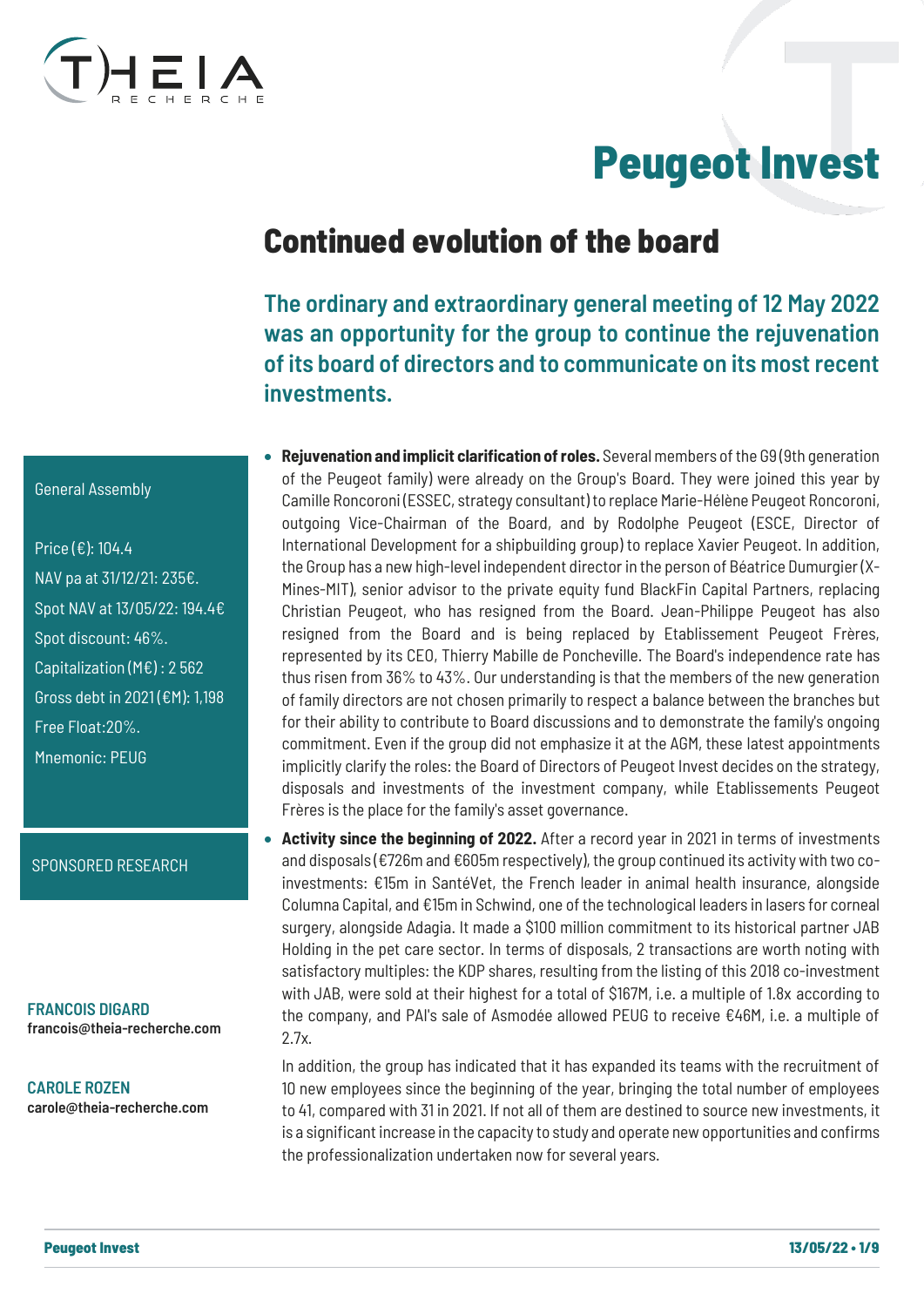

**Orpéa**. The group returned to the Orpéa affair, recalling its commitment to contribute to the renewal of its governance. Calling to wait for Orpéa itself to communicate the results of the audits, it nevertheless stressed that it had never had any information on the actions revealed in the book "Les fossoyeurs" and denied the implementation of an organisation leading to systemic mistreatment.

Orpéa published its 2021 results this morning, the day after Peugeot Invest's AGM, one month late. While the EBITDAR margin increased by 35bp, the RNpg was down 59.3% to €65.2m due to €83m of provisions for risks and charges, including €58.9m "for the neutralisation of the 2017-2021 care and dependency surpluses". The company says it will "seek approval from the supervisory authorities to use these amounts for actions relating to the well-being of residents and healthcare professionals." In addition, charges of €48m for impairment of asset values have been made in the 2021 financial year.

Orpéa indicates in its press release that it has reached an agreement in principle with its banks to ensure its financing. Q1 activity, also published this morning, was up by 5.0% on an organic basis despite a fall in the occupancy rate in France.

In the exceptional context that it is going through, the group has announced the suspension of its dividend payment for the 2021 financial year. It also announced a major transformation plan, including a study of the status of a company with a mission, the partial renewal of the board and a series of measures to reform operational practices (HR practices/decentralisation/alerting processes/listening platforms....).

A webcast meeting with investors is scheduled for today at 2pm.

• **Spot NAV: €194.4 per share.** We have updated the group's NAV based solely on its listed assets (61% of the NAV at 31/12/21; 54% at 12/05/22), taking into account the clsoing price on 12/05/22. This shows a decline in NAV of  $\epsilon$ 1,027m since the beginning of the year, i.e. a NAV per share of €194.4 compared with €234, i.e. a drop of 17% close to that of the share price. Logically, the discount remained stable at the high level of 46%. 2/3 of this decline is due to Peugeot 1810 (Stellantis and Forvia) and 17% to Orpéa (down from €287m to €109m in the NAV).

This snapshot of NAV is of course incomplete due to the lack of information on unlisted assets. By their very nature, their valuation benefits from greater inertia. In our January 2022 study entitled "Focus on private equity", we showed how the group seeks to protect itself from a drop in valuation multiples: by investing with GPs that add value to the companies acquired and thus contribute to value creation (accelerated consolidation, improved management and margins, stronger focus on cash generation, sector expertise, etc.); by investing as a matter of priority in high-growth sectors and companies. The expected appreciation of the asset is above all linked to the growth of its activity and results; by selecting funds that give preference as much as possible to primary deals that have not been the subject of several rounds, each of which is marked by multiple inflation.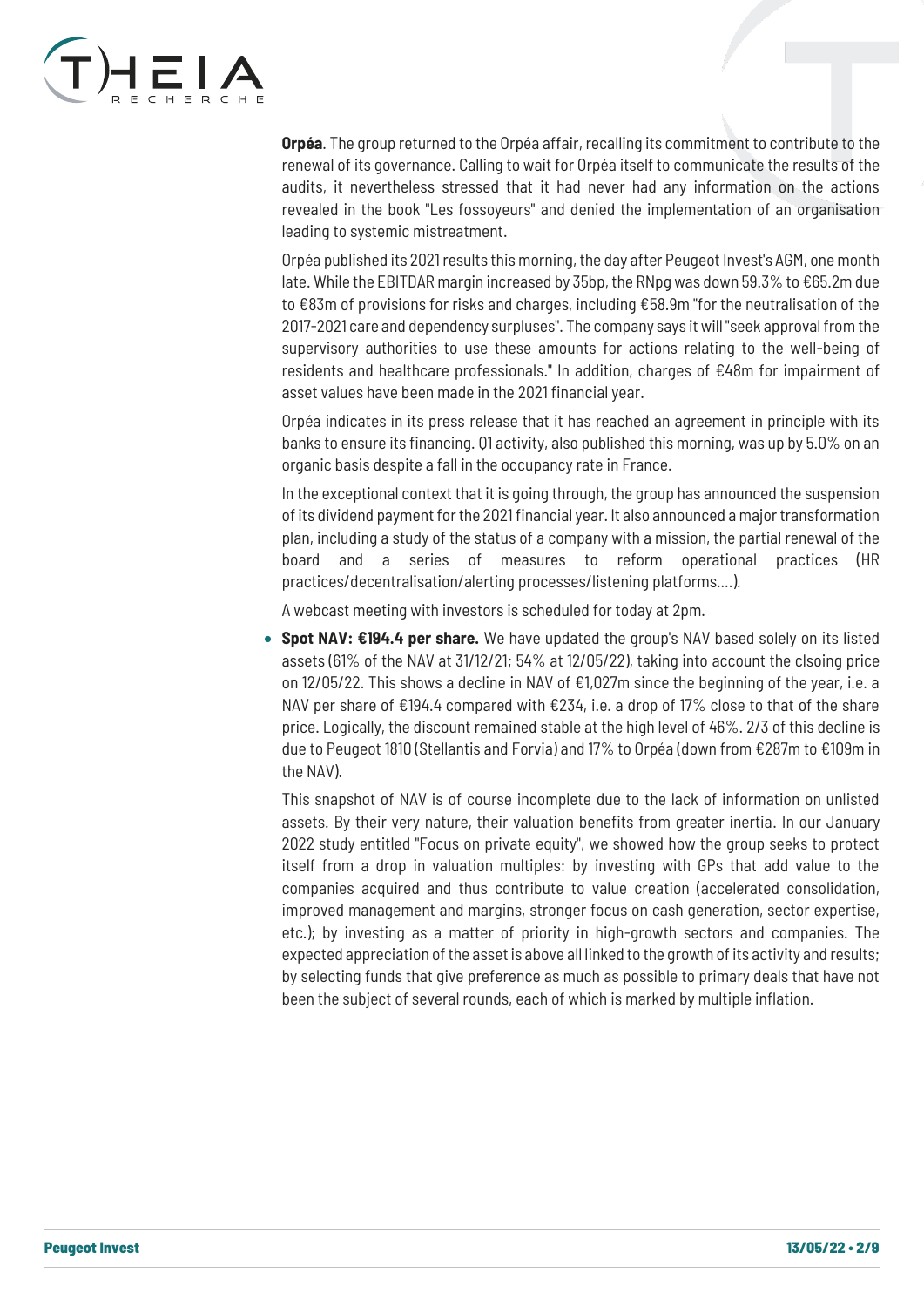

## PEUG in pictures

#### Chart 1 10-year PEUG prices



#### Chart 2 2021 GAV of PEUG by asset type



#### Chart 3 10-year historical discount and NAV



Source of graphs: Factset, Peugeot Invest, Theia Recherche \*Investments = Assets excluding Peugeot 1810

#### Chart 4 Change in unlisted assets



Chart 5 Listed vs. unlisted in the Investment GAV \*.



#### Chart 6 European peers' discounts/premiums



Price at 31/12/21 compared to published 2021 NAV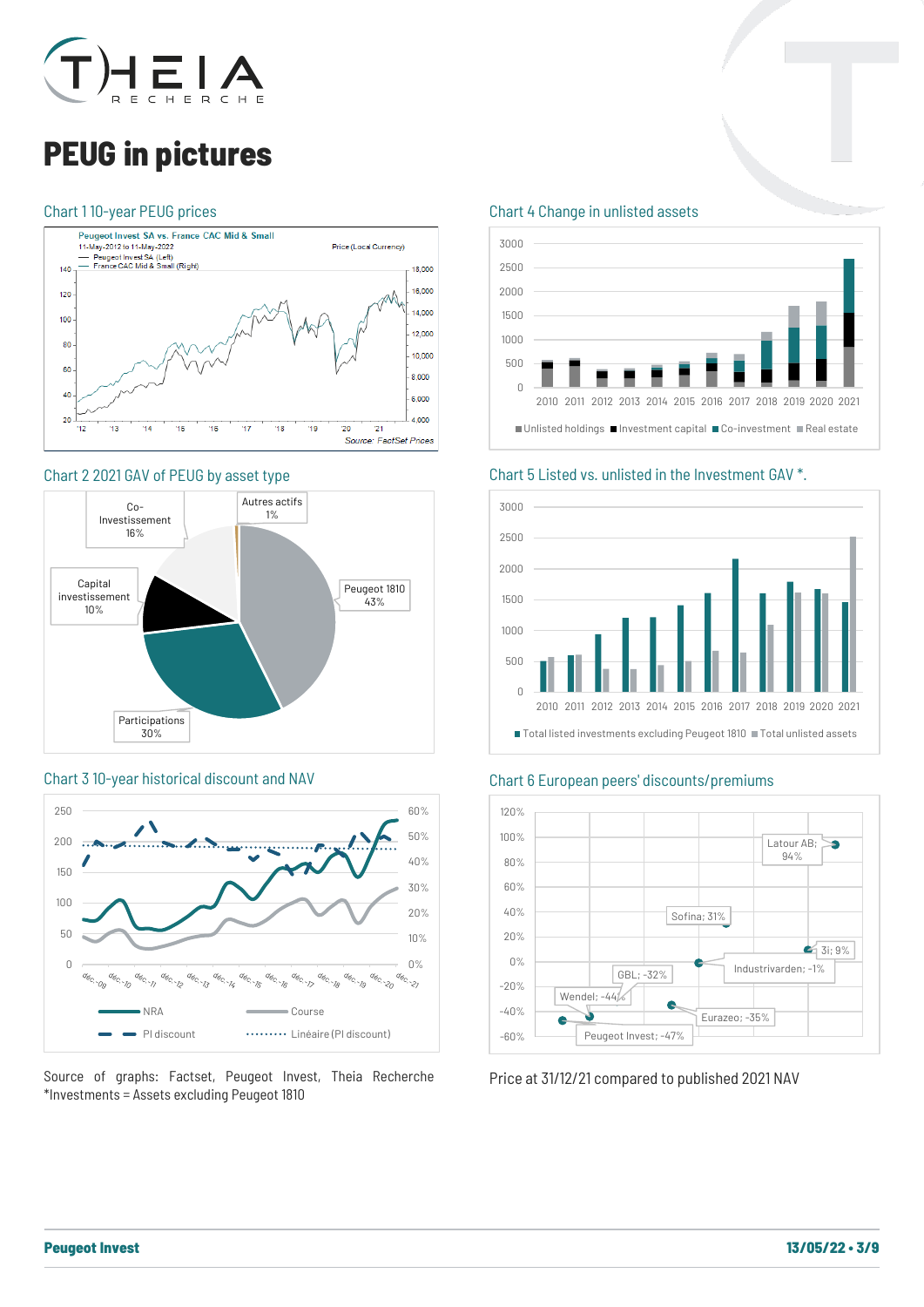

#### Table 1 Peugeot Invest's spot NAV at 13/05/2022

|                                                              | Value (M€) |
|--------------------------------------------------------------|------------|
| <b>Stellantis</b>                                            | 2970       |
| Faurecia                                                     | 100        |
| Peugeot 1810 (76.5%) - A                                     | 2348       |
| Lisi (total)                                                 | 197        |
| <b>SEB</b>                                                   | 238        |
| Safran                                                       | 38         |
| Orpea                                                        | 110        |
| <b>CIEL</b>                                                  | 18         |
| <b>Tikehau Capital</b>                                       | 65         |
| Spie                                                         | 184        |
| Immobilières Dassault                                        | 81         |
| <b>Listed investments - B</b>                                | 931        |
| <b>Unlisted shares - C</b>                                   | 850        |
| Total equity investments $D = B + C$                         | 1781       |
| <b>Private equity vehicles - E</b>                           | 715        |
| <b>JDE Peet's</b>                                            | 6          |
| Keuring Dr Pepper (sold in 2022 at an average price of \$38) | 159        |
| Krispy Kreme                                                 | 14         |
| Unlisted co-investments                                      | 956        |
| Co-Investment - F                                            | 1135       |
| Other financial assets and liabilities                       | 13         |
| Treasury                                                     | 51         |
| Other assets - J                                             | 64         |
| Gross revalued investment assets D+E+F+J                     | 3695       |
| Total gross revalued assets A+D+E+F+J                        | 6043       |
| Debt                                                         | $-1198$    |
| Net asset value                                              | 4845       |
| Net asset value per share                                    | 194,4      |
| Share price on 12/05/22                                      | 104, 4     |
| Discount                                                     | 46%        |

Source: Peugeot Invest, Theia Recherche

#### Chart 7 Assets Investment\* by sector (2021)



Source: Peugeot Invest \*Investments = excluding Peugeot 1810

Chart 8 Assets Investment\* by geography



Source: Peugeot Invest \*Investments = excluding Peugeot 1810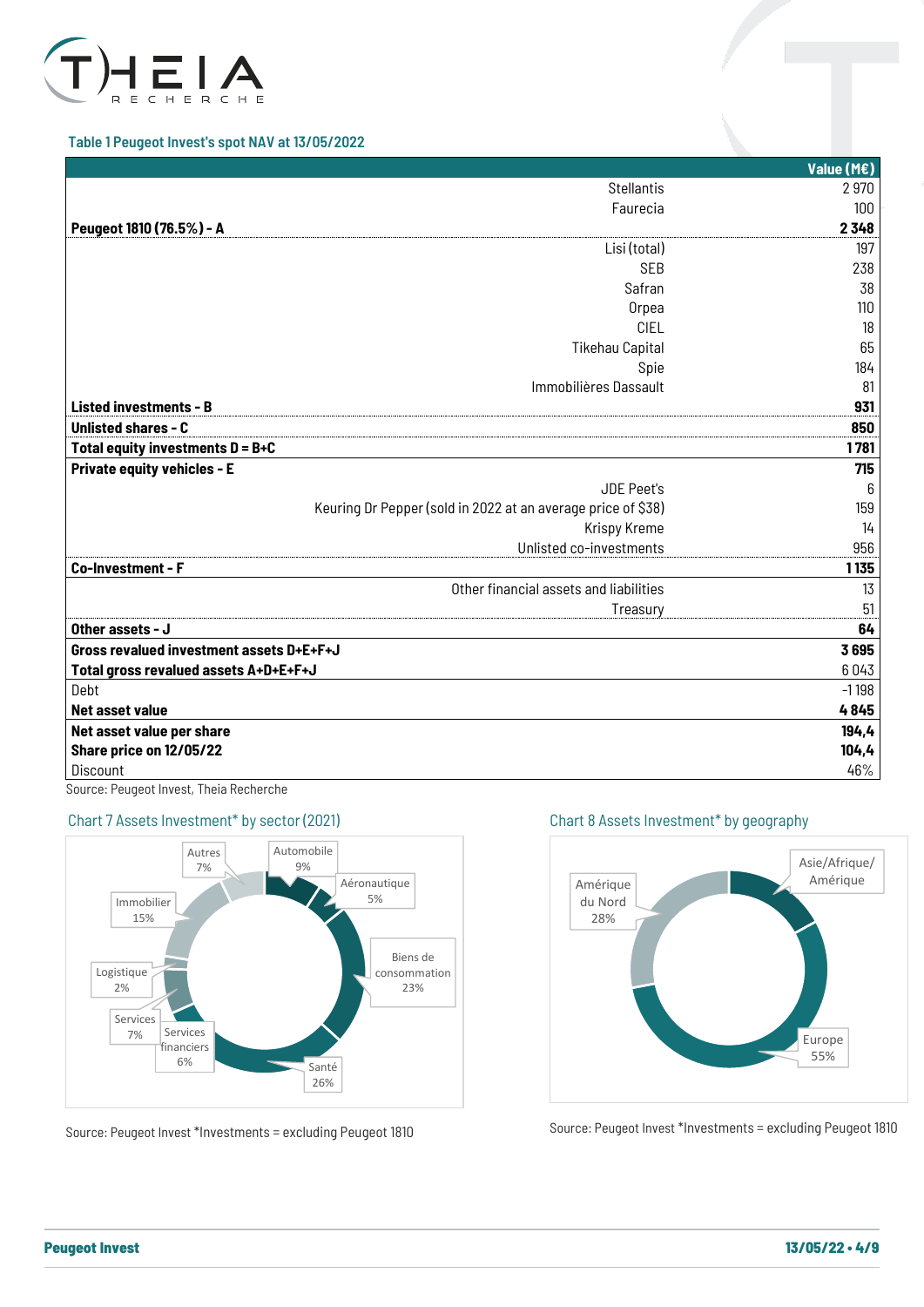| 2011         | 2012                     | 2013    | 2014    | 2015  | 2016  | 2017     | 2018     | 2019           | 2020           | 2021  |
|--------------|--------------------------|---------|---------|-------|-------|----------|----------|----------------|----------------|-------|
| 55           | 99                       | 53      | 89      | 159   | 172   | 230      | 154      | 186            | 227            | 640   |
|              | $\overline{2}$           |         |         |       | 3     |          | 2        | $\overline{2}$ | 5              | 6     |
| 3            | 3                        | 4       | 3       | 3     | 3     | 4        | 4        | 3              | $\overline{3}$ | 0     |
| 60           | 104                      | 57      | 93      | 164   | 178   | 235      | 160      | 190            | 235            | 646   |
| $-11$        | $-10$                    | $-12$   | $-15$   | $-17$ | $-18$ | $-21$    | $-23$    | $-32$          | $-37$          | $-36$ |
| $-7$         | $-11$                    | $-1$    | $-2$    | $-5$  | $-1$  | $-4$     |          |                |                |       |
| $-11$        | $-13$                    | $-14$   | $-14$   | $-12$ | $-10$ | $-13$    | $-15$    | $-20$          | $-28$          | $-29$ |
| 31           | 70                       | 30      | 61      | 130   | 150   | 197      | 122      | 138            | 170            | 581   |
| 151          | $-971$                   | $-1096$ | 236     | 32    | 18    | 21       | 6        | 9              | $-14$          | 13    |
| 182          | $-901$                   | $-1066$ | 298     | 161   | 168   | 218      | 128      | 147            | 155            | 594   |
| $-1$         | 0                        | 0       | 10      | $-3$  | $-18$ | 4        | $-13$    | $-16$          | 11             | $-75$ |
| 181          | $-901$                   | $-1066$ | 307     | 159   | 150   | 222      | 115      | 131            | 166            | 518   |
| $\mathbf{0}$ | 0                        | 0       | 1       |       | 0     | $\Omega$ | $\Omega$ | $\theta$       | $-32$          | $-62$ |
| 181          | $-900$                   | $-1066$ | 308     | 159   | 150   | 222      | 115      | 131            | 134            | 456   |
|              |                          |         |         |       |       |          |          |                |                |       |
|              | $\overline{\phantom{a}}$ |         |         |       |       |          |          |                |                |       |
|              |                          |         |         |       |       |          |          |                |                | 18,3  |
| 7,2          | 35,8                     | $-42,4$ | 12,2    | 6,4   | 6,0   | 9,0      | 4,6      | 5,3            | 5,4            | 18,41 |
|              |                          |         |         |       |       |          |          |                |                |       |
| 25,16        | 25,16                    | 25,16   | 25,16   | 25,16 | 25,07 | 25,07    | 24,92    | 24,92          | 24,92          | 24,92 |
|              |                          |         |         |       |       |          |          |                |                |       |
|              | 7,2                      | 35,8    | $-42,4$ | 12,2  | 6,3   | 6,0      | 8,9      | 4,6            | 5,3            | 5,4   |

Source : Peugeot Invest

| Other comprehensive income at $31/12$ (M $\epsilon$ )                      | 2011     | 2012    | 2013    | 2014 | 2015 | 2016 | 2017     | 2018   | 2019            | 2020 | 2021   |
|----------------------------------------------------------------------------|----------|---------|---------|------|------|------|----------|--------|-----------------|------|--------|
| Consolidated net income                                                    | 181      | $-901$  | $-1066$ | 307  | 159  | 150  | 222      | 115    | 131             | 166  | 518    |
| affiliates<br>Effects<br>equity<br>net<br>0f<br>on<br>comprehensive income | 0        | $-399$  | $-120$  |      | 9    | $-3$ | $-6$     | 7      | 17              | 11   | 9      |
| Net revaluations of financial assets                                       | $-15$    | 147     | 198     | 84   | 580  | 26   | 323      | $-264$ | 372             | 203  | $-313$ |
| Capital<br>disposals<br>equity<br>0f<br>qains<br>on<br>investments         |          |         |         |      |      |      |          | 232    | 137             | 94   | 1235   |
| Net revaluation of derivative instruments                                  | $-3$     | $-6$    | $-17$   | 23   | 3    | $-2$ | 3        | $-1$   | $-3$            | 0    | 4      |
| Foreign exchange differences                                               |          |         |         |      |      |      | $-14$    | 12     | 10 <sup>1</sup> | -49  | 46     |
| Other direct revaluations net of equity                                    |          |         |         | $-2$ | $-7$ | 11   | $-16$    | 11     | 7               | $-3$ | 41     |
| Total other comprehensive income                                           | $-17$    | $-258$  | 62      | 106  | 585  | 32   | 292      | $-4$   | 540             | 255  | 023    |
| <b>CONSOLIDATED COMPREHENSIVE INCOME</b>                                   | 164      | $-1159$ | $-1004$ | 413  | 743  | 182  | 513      | 111    | 671             | 422  | 1541   |
| Of which Group share                                                       | 164      | $-1159$ | $-1004$ | 413  | 744  | 182  | 513      | 111    | 671             | 112  | 1286   |
| Of which minority interests                                                | $\theta$ | 0       | 0       | $-1$ | $-1$ | 0    | $\Omega$ | O      | O               | 310  | 255    |

Source : Peugeot Invest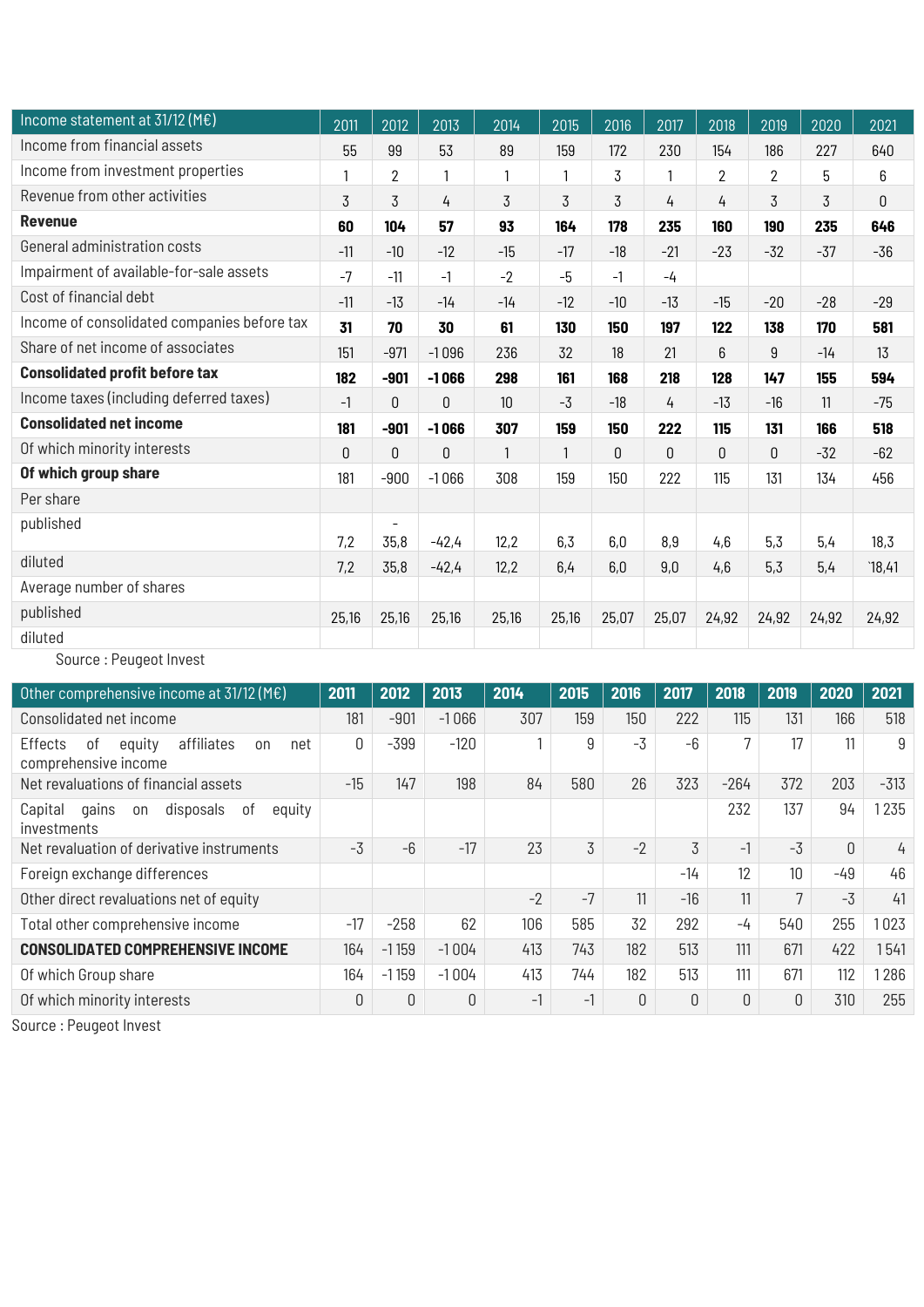| Cash flow at $31/12$ (M $\epsilon$ )                                              | 2011           | 2012           | 2013        | 2014           | 2015   | 2016           | 2017        | 2018           | 2019           | 2020         | 2021        |
|-----------------------------------------------------------------------------------|----------------|----------------|-------------|----------------|--------|----------------|-------------|----------------|----------------|--------------|-------------|
| Consolidated net income                                                           | 181            | $-901$         | $-1$<br>066 | 307            | 159    | 150            | 222         | 115            | 131            | 166          | 518         |
| Net depreciation and provisions                                                   | 7              | 13             | 1           | $\overline{2}$ | 5      | 1              | 5           | $\overline{2}$ | 1              | $\mathbf{1}$ | 1           |
| Profit or loss on disposal of non-current assets                                  |                |                |             |                |        |                |             |                |                |              | $-173$      |
| Unrealized gains and losses related to changes<br>in fair value                   | $-13$          | $-72$          | $-30$       | $-63$          | $-48$  | $-135$         | $-153$      | $\overline{2}$ | $-7$           | $-61$        | -34         |
| Share of profit of associates, net of dividends<br>received                       | $\overline{0}$ | $\mathbf{1}$   | 3           | 4              | $-80$  | $-2$           | $\mathbf 0$ | $-73$          | $-63$          | $-148$       | $-296$      |
| Cost of net financial debt                                                        | $-90$          | 975            | 1099        | $-232$         | $-28$  | $-14$          | $-16$       | $-1$           | $-4$           | 16           | $-11$       |
| Tax expense (current and deferred)                                                | 11             | 13             | 14          | 14             | 12     | 10             | 13          | 15             | 20             | 29           | 29          |
| Cash flow from operations before cost of net<br>financial debt and tax            | $\mathbf{1}$   | 0              | 0           | $-10$          | 3      | 18             | $-4$        | 13             | 16             | $-11$        | 75          |
| <b>Taxes Payable</b>                                                              | 98             | 29             | 21          | 22             | 23     | 28             | 66          | 72             | 94             | $-8$         | 109         |
| Change in working capital requirements<br>related to operations                   | $-5$           | 0              | $-1$        | 0              | $-6$   | $-3$           | 0           | $-7$           | $-7$           | $-1$         | $-12$       |
| Related net cash flows from operating<br><b>activities</b>                        | 4              | $-10$          | 6           | $-2$           | 8      | $-7$           | $-2$        | 14             | $\mathbf{1}$   | $-14$        | $-8$        |
| Acquisitions of tangible and intangible assets                                    | 97             | 18             | 26          | 21             | 25     | 18             | 64          | 79             | 88             | $-22$        | 89          |
| Proceeds from disposals of property, plant and<br>equipment and intangible assets | $\mathbf 0$    | $\mathsf 0$    | 0           | $\overline{0}$ | $-1$   | $\mathbf 0$    | $-2$        | $-1$           | $\overline{0}$ | $\mathbf 0$  | $\mathbf 0$ |
| Acquisitions, disposals of own shares                                             | $\mathbf 0$    |                | 0           | $\mathbf 0$    | 0      | $\mathsf 0$    | 0           | 0              | 0              | 0            |             |
| Acquisitions of financial assets                                                  | $\theta$       | $\overline{0}$ | 0           | $-3$           | $-1$   | $\overline{0}$ | $-29$       | $-1$           | $\overline{0}$ | $\Omega$     | $\mathbf 0$ |
| Proceeds from the disposal of financial assets                                    | $-176$         | $-120$         | $-15$       | $-197$         | $-148$ | $-169$         | $-439$      | $-382$         | $-453$         | $-473$       | $-758$      |
| Change in other non-current assets                                                | 76             | 166            | 48          | 196            | 47     | 84             | 346         | 249            | 235            | 273          | 631         |
| Net cash used in investing activities                                             | $\theta$       | $-7$           | 0           | $-3$           | 33     | $-3$           | $-8$        | $\overline{7}$ | 0              | $-11$        | 1           |
| Dividends paid during the year                                                    | $-101$         | 39             | 32          | $-7$           | $-70$  | $-88$          | $-132$      | $-128$         | $-218$         | $-212$       | $-126$      |
| Cash receipts from new borrowings                                                 | $-38$          | $-28$          | 0           | 0              | $-50$  | $-40$          | $-45$       | $-49$          | $-53$          | $-53$        | $-58$       |
| Loan repayments                                                                   | 53             | 51             | 14          | $\overline{7}$ | 1      | 112            | 243         | 107            | 301            | 373          | 87          |
| in<br>Change<br>other<br>financial<br>non-current<br>liabilities                  |                | $-48$          | $-54$       | 0              | $-52$  | $-1$           | $-110$      | 0              | $-79$          | 0            | 0           |
| Net financial interest paid                                                       | $-1$           | $-19$          | $-4$        | $-1$           | 163    | $-1$           | 5           | $\mathbb O$    | $\mathbf 0$    | 0            | 0           |
| Net cash flows from financing activities                                          | $-11$          | $-13$          | $-14$       | $-14$          | $-12$  | $-10$          | $-13$       | $-15$          | $-19$          | $-28$        | $-28$       |
| Change in net cash position                                                       | $\overline{2}$ | $-57$          | $-59$       | $-8$           | 50     | 60             | 79          | 42             | 149            | 291          | 0,4         |
| Cash and cash equivalents at the beginning of<br>the year                         | $-2$           | $\mathbf{1}$   | $-1$        | $\overline{7}$ | 5      | $-10$          | 11          | $-6$           | 19             | 57           | $-36$       |
| Cash and cash equivalents at the end of the<br>period                             | 6              | 4              | 5           | $\frac{1}{4}$  | 11     | 16             | 6           | 17             | 11             | 31           | 88          |

Source : Peugeot Invest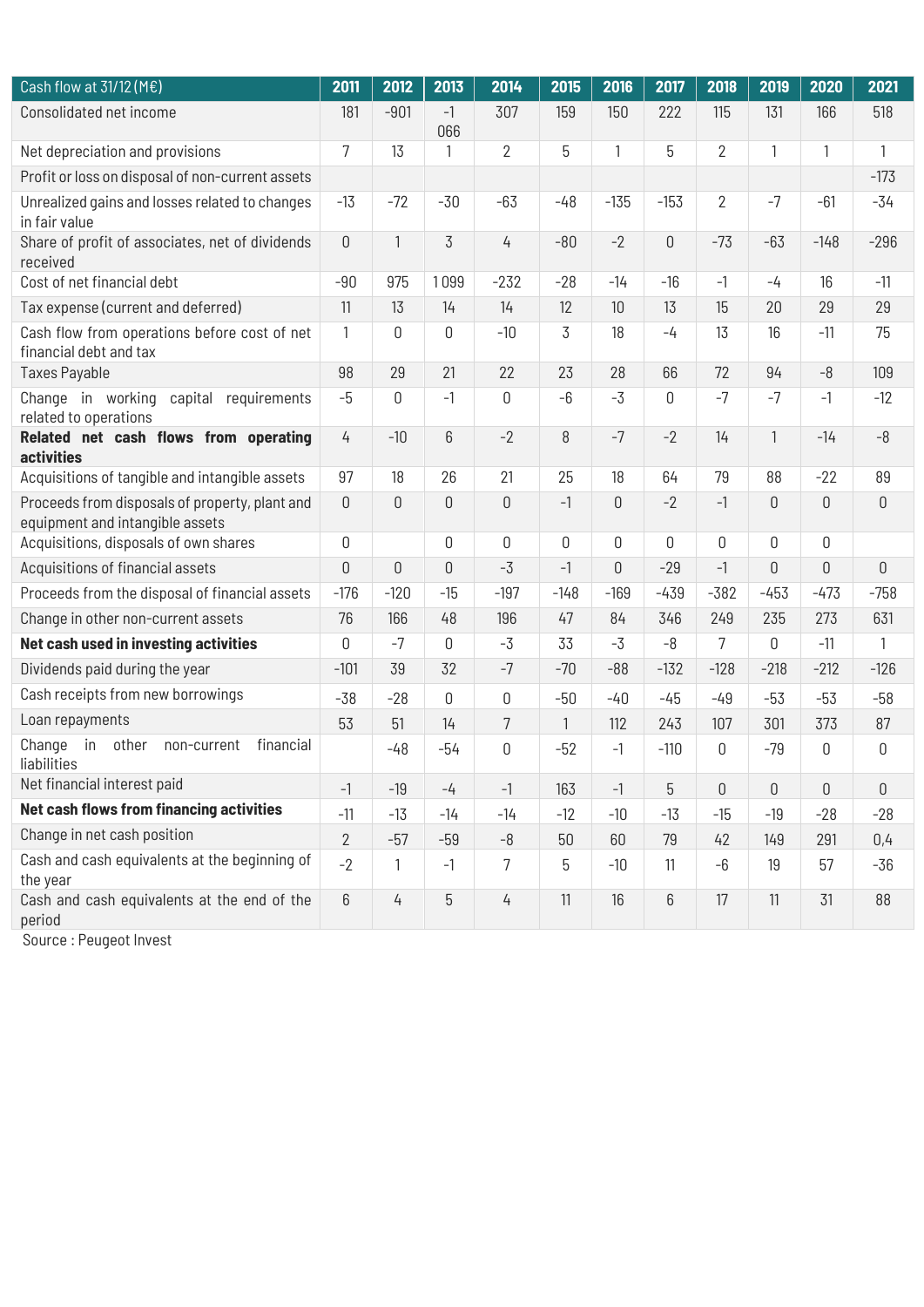| 2011             | 2012            | 2013        | 2014         | 2015             | 2016           | 2017           | 2018         | 2019           | 2020            | 2021            |
|------------------|-----------------|-------------|--------------|------------------|----------------|----------------|--------------|----------------|-----------------|-----------------|
| $\mathbf 0$      | $\mathbb O$     | 0           | $\mathbf 0$  | 0                | 0              | $\mathbf 0$    | $\theta$     | $\mathsf 0$    | $\mathbf 0$     | 0               |
| 0                | 0               | 0           | $\mathbb O$  | $\boldsymbol{0}$ | 0              | 0              | $\mathbf 0$  | 0              | 0               | 0               |
| 17               | 17              | 16          | 16           | 16               | 18             | 18             | 19           | 19             | 22              | 27              |
| 13               | 13              | 13          | 13           | 13               | 13             | 13             | 13           | 13             | 13              |                 |
| $\mathbf{1}$     | $\mathbf{1}$    | 0           | $\mathsf 0$  | 0                | 0              | $\mathbf 0$    | $\mathbf{2}$ | $\overline{2}$ | $\mathbf{1}$    |                 |
| 1                | 1               | 1           | 1            | 1                | 1              | 1              | 1            | 1              | 1               |                 |
| $\boldsymbol{0}$ | $\mathbb O$     | 0           | 1            | $\mathbf{1}$     | $\mathbf{1}$   | $\overline{2}$ | $\mathbf{1}$ | 1              | $\mathbf{1}$    | $\mathbf{1}$    |
|                  |                 |             |              |                  |                |                |              | 4              | 3               | $\overline{3}$  |
| 32               | 32              | 32          | 31           | 32               | 34             | 35             | 36           | 41             | 43              | 30              |
| 3 3 5 0          | 2033            | 815         | 206          | 286              | 222            | 248            | 258          | 287            | 274             | 300             |
| 896              | 1002            | 1200        | 2035         | 2686             | 2967           | 3 3 4 1        | 3 1 7 2      | 3792           | 4738            | 5834            |
| 151              | 151             | 164         | 259          | 363              | 485            | 745            | 1133         | 1515           | 1607            | 2 2 1 0         |
| $\boldsymbol{0}$ | 10              | 16          | 114          | 206              | 4              | 12             | 6            | 6              | 25              | 27              |
| 4397             | 3 195           | 2 195       | 2616         | 3540             | 3678           | 4347           | 4568         | 5 6 0 0        | 6644            | 8 3 7 1         |
| $\boldsymbol{9}$ | 12              | 22          | 16           | 21               | 3              | 5              | 3            | 4              | 29              | 12              |
| 4 4 3 9          | 3 2 3 9         | 2 2 4 8     | 2663         | 3593             | 3 715          | 4386           | 4607         | 5644           | 6716            | 8 4 1 3         |
| 10               | 9               | 10          | 10           | 11               | 10             | 10             | 7            | 8              | $9\,$           |                 |
|                  | 4               | 0           | 1            | $\mathbf 0$      | $\overline{2}$ | 4              | $\mathbf 0$  |                | $\overline{7}$  | 0               |
| $\mathbf{1}$     | $\overline{2}$  | 1           | $\mathbf{1}$ | $\mathbf{1}$     | $\overline{2}$ | $\overline{7}$ | $\mathbf{2}$ | 3              | 5               | 14              |
| 4                | 5               | 4           | 11           | 16               | 6              | 17             | 11           | 31             | 88              | 52              |
| 16               | 20              | 15          | 23           | 29               | 20             | 38             | 21           | 41             | 108             | 66              |
| 4 4 5 5          | 3 2 5 9         | 2 2 6 4     | 2686         | 3622             | 3736           | 4 4 2 4        | 4628         | 5685           | 6825            | 8 4 7 9         |
| 25               | 25              | 25          | 25           | 25               | 25             | 25             | 25           | 25             | 25              | 25              |
| 158              | 158             | 158         | 158          | 158              | 158            | 158            | 158          | 158            | 158             | 158             |
| 3651             | 3546            | 2708        | 1744         | 2586             | 2737           | 3 104          | 3 2 7 1      | 3 8 7 4        | 4 0 11          | 4928            |
| 181              | $-900$          | $-1$<br>066 | 308          | 159              | 150            | 222            | 115          | 131            | 134             | 456             |
| 4 0 16           | 2829            | 1825        | 2 2 3 6      | 2928             | 3 0 7 0        | 3509           | 3570         | 4189           | 4328            | 5568            |
| 1                | 1               | 0           | $\mathbf 0$  | $-1$             | $-1$           | 0              | $\mathbf 0$  | $-1$           | 619             | 859             |
| 4 0 17           | 2830            | 1826        | 2 2 3 6      | 2928             | 3 0 6 9        | 3509           | 3569         | 4 1 8 8        | 4947            | 6427            |
| 389              | 376             | 372         | 376          | 593              | 587            | 817            | 935          | 1340           | 1713            | 1814            |
| 37               | 40              | 52          | 56           | 85               | 68             | 83             | 98           | 134            | 125             | 206             |
| 0                | $\mathbb O$     | 0           | 0            | $\mathbb O$      | 1              | 1              | 1            | 1              | 1               | 1               |
| 0                | $\mathsf 0$     | 0           | 1            | 0                | 1              | 0              | $\mathbb O$  | 0              | 0               |                 |
| 427              | 417             | 424         | 432          | 679              | 656            | 901            | 1034         | 1474           | 1838            | 2021            |
| 3                | 10 <sup>°</sup> | 10          | 15           | 5                | 5              | $\overline{7}$ | 12           | $9\,$          | 10 <sup>°</sup> | $7\overline{ }$ |
| 4                |                 | 0           | 0            | 5                | 0              | 0              | 7            | 2              | 13              | 13              |
| 4                | $\overline{3}$  | 4           | 3            | 6                | 5              | 8              | 6            | 11             | 17              | 11              |
| 12               | 12              | 14          | 18           | 15               | 10             | 14             | 25           | 23             | 39              | 31              |
| 4 4 5 5          | 3 2 5 9         | 2 2 6 4     | 2686         | 3622             | 3736           | 4424           | 4628         | 5685           | 6825            | 8 4 7 9         |
|                  |                 |             |              |                  |                |                |              |                |                 |                 |

Source : Peugeot Invest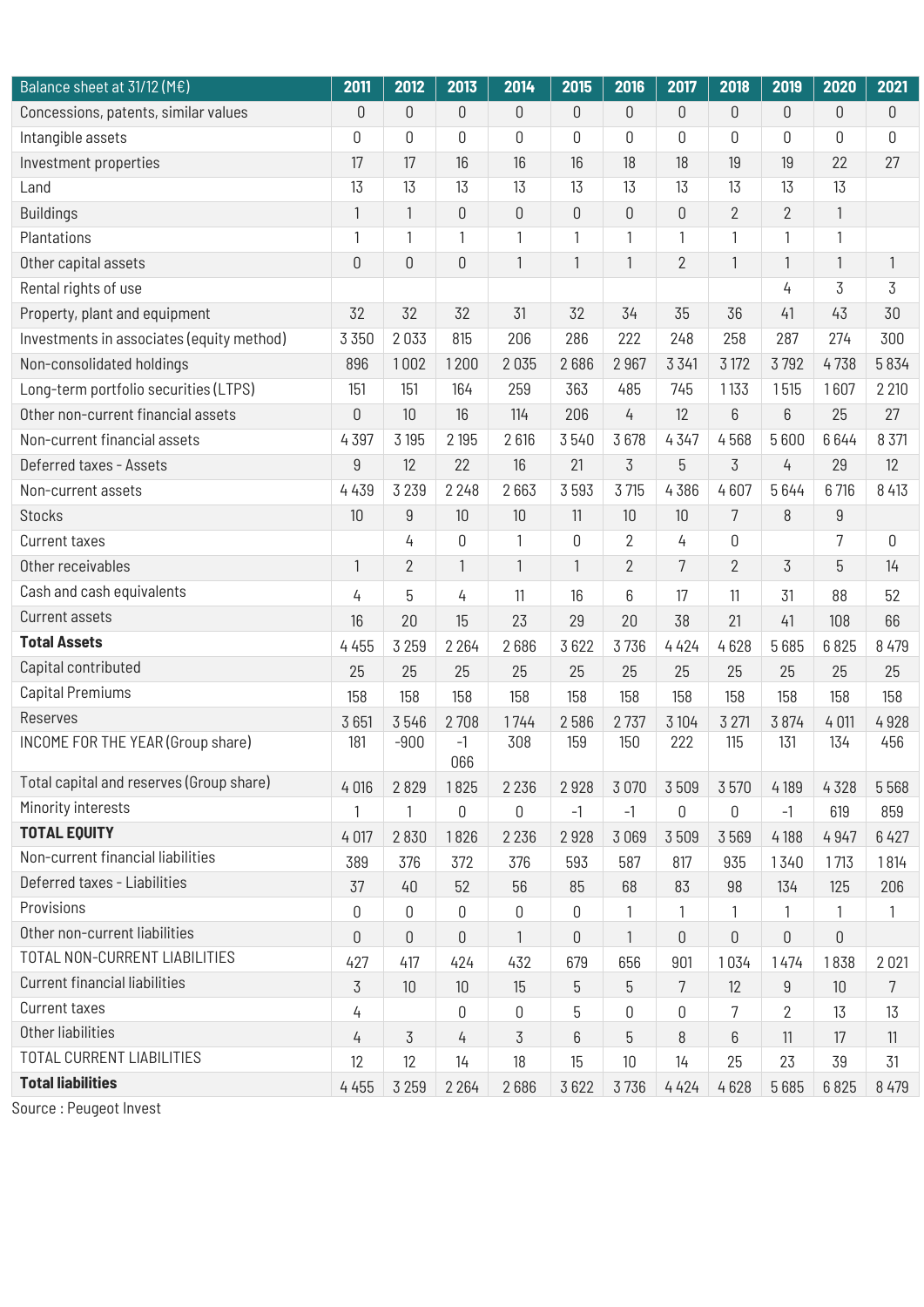#### Risk of conflict of interest

| <b>Nature</b>                                                     |     |
|-------------------------------------------------------------------|-----|
| <b>Consulting contract of any kind</b>                            | No  |
| <b>Research contract</b>                                          | Yes |
| Equity investment by Theia Research or the author of the<br>study | No  |
| <b>Proofreading by the company</b>                                | No  |
| <b>Other</b>                                                      | No  |

#### **Disclaimer**

This publication has been prepared by Theia Research. It is provided for information purposes only and does not constitute a solicitation to buy or sell any of the securities mentioned herein. This publication does not constitute, and shall not under any circumstances be deemed to constitute, an offer to the public or a solicitation of an offer of any kind.

This document (including attachments) is strictly confidential and is intended for professional or qualified investors only. The distribution, possession or delivery of this document in or from certain jurisdictions may be restricted or prohibited by law. Persons receiving this document are required to inform themselves of and to observe any such limitations or prohibitions. Neither Theia Research, its agents or advisors, nor any other person shall accept any liability to any person by reason of the distribution, possession or delivery of this document in or from any jurisdiction.

The information contained in this publication and all opinions expressed herein are based on sources believed to be reliable. However, Theia Research does not guarantee in any way the accuracy or completeness of this information and no one can rely on it. All opinions, projections and/or estimates contained in this publication reflect the judgment of Theia Research as of the date hereof and are subject to change without notice.

It is possible that Theia Research has concluded a contract with the issuer on which the financial analysis is based with a view to drafting and distributing one or more publications. However, where applicable, these publications have been produced by Theia Research independently, in accordance with the ethics and rules of the profession.

This document may not be distributed to persons subject to certain restrictions. In particular, in the United Kingdom, this document may only be accessed by persons who are "authorised or exempted persons" under the United Kingdom Financial Services Act 1986, or any regulations made thereunder, or persons as described in section 11(3) of the Financial Services Act 1986 (Investment Advertisement) (Exemption) Order 1997. This document may not be distributed or disclosed, directly or indirectly, to any other person. Any person who comes into possession of this publication must inform themselves of and observe any such restrictions.

Similarly, this publication may not be distributed in the United States or to its nationals. The securities that are the subject of this publication have not been registered with the Securities and Exchange Commission and sending these studies to a resident of the United States is prohibited.

No part of this study may be reproduced or disseminated in any way without the permission of Theia Research.